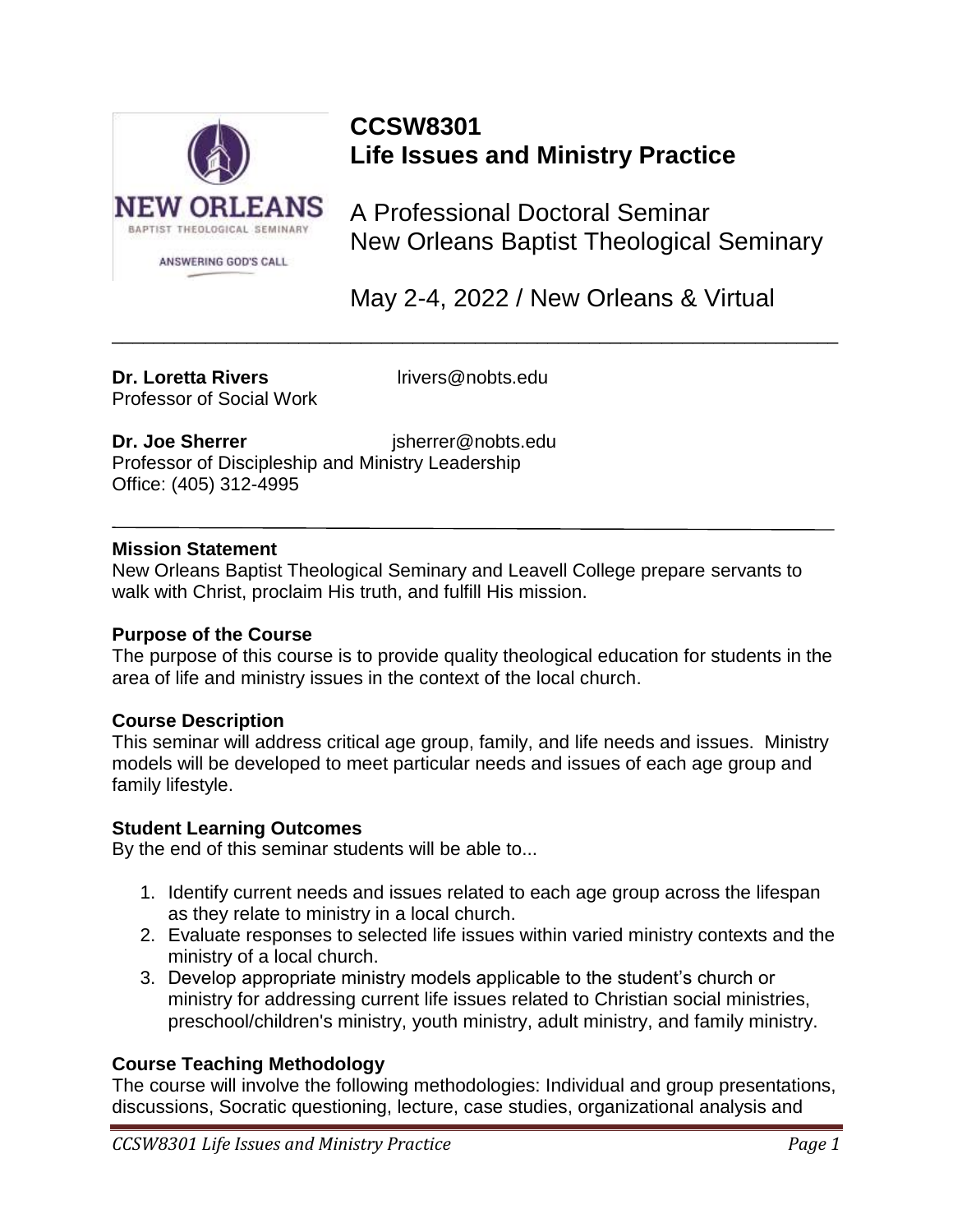technical writing.

#### **Required Textbooks**

- Clinton, Tim and Archibald Hart, George Ohlschlager. *Caring for People God's Way: Personal and Emotional Issues, Addictions, Grief, and Trauma*. Nashville, TN: Thomas Nelson, 2009. (Students will read Part 1: Chapters 1-5. Selected chapters may be used for reports and presentations.)
- Lindsay, D. Michael. *Hinge Moments: Making the Most of Life's Transitions*. Downers Grove, IL: InterVarsity Press, 2021.
- Sbanotto, Elizabeth A. Nesbit, and Craig L. Blomberg. *Effective Generational Ministry: Biblical and Practical Insights for Transforming Church Communities*. Grand Rapids, MI: Baker Academic, 2016.
- Stetzer, Ed. *Christians in the Age of Outrage: How to Bring Our Best When the World Is At Its Worst.* Wheaton, IL: Tyndale, 2018.

#### **Pre-Seminar Assignments**

- 1. **Life Issues Inventory:** Students should take the *Life Issues Inventory* posted on Blackboard. A completed copy of the inventory will be submitted through Blackboard as an attachment to Assignment 2. The data obtained from the inventory will be used in Assignment 2. Students are encouraged to complete the inventory by **March 31, 2022**, because the results of the survey significantly impact preparation for other assignments.
- 2. **Ministry Context:** Based on the inventory results, write a brief description of your ministry context. Then, identify the top 3-5 *normative life issues* impacting your church or ministry. Additionally, identify the top 3-5 *non-normative life issues* impacting your church or ministry. For each of these critical issues you have identified (a total of six to ten issues) relate in two paragraphs for each how you are currently managing or addressing them in your church or ministry.Single spacing is appropriate for this assignment. Also, attach the survey data as indicated in Assignment 1. This assignment is to be submitted under the Assignments tab in Blackboard. **Due Date: May 1, 2022.**
- 3. **Textbook Readings:** Each student is expected to read all four required texts.
	- a. **Critical Review:** For *Christians in the Age of Outrage* students will prepare a three to four-page *Critical Review* of the textbook (doublespaced, typewritten, and in Turabian form). The review should include the following: (1) complete bibliographic data; (2) a statement of the author's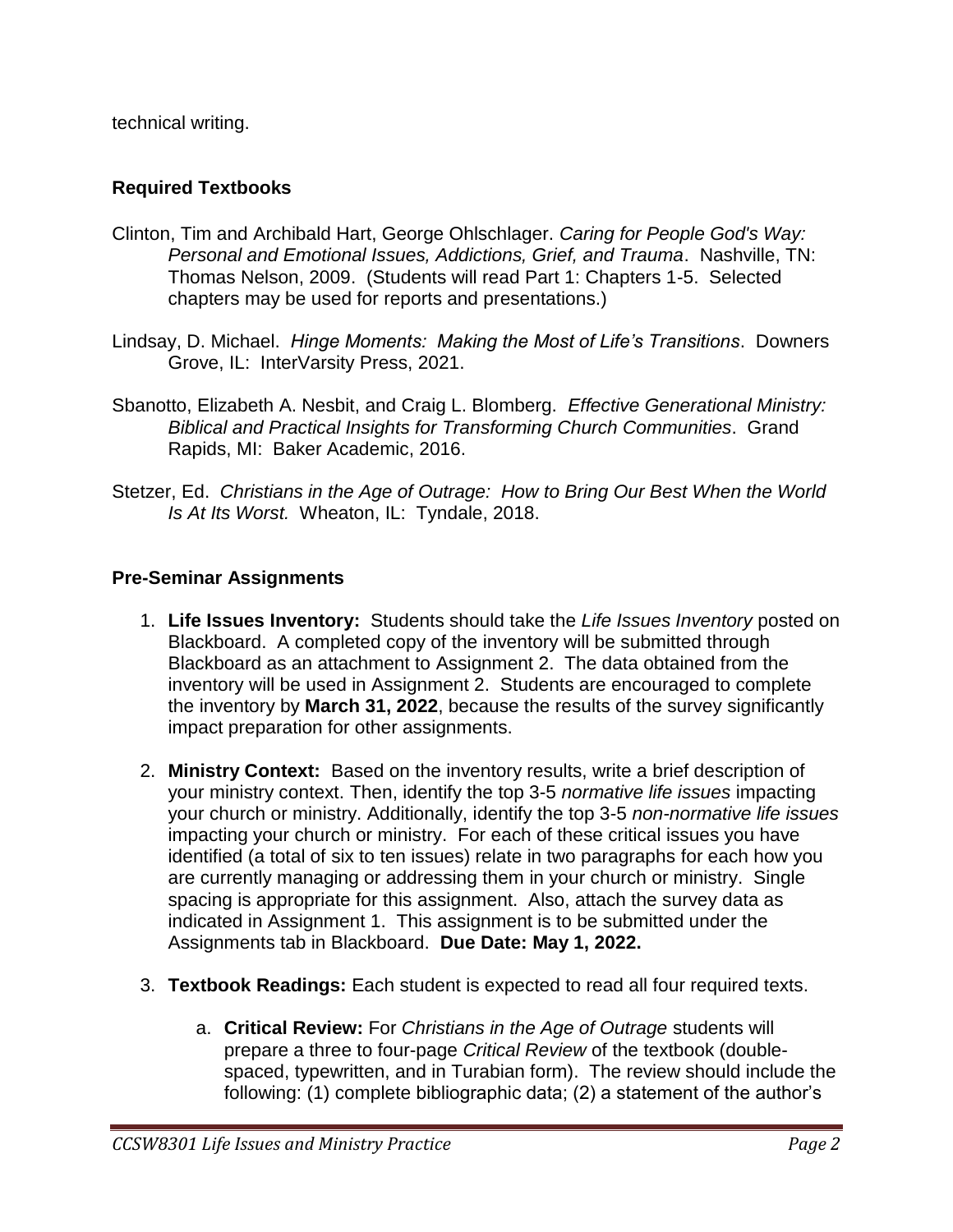purpose; (3) a brief synopsis of the message of the book; (4) a critical analysis of the strengths and weaknesses of the text; (5) an evaluative assessment of the degree of success the author had in achieving the purpose, and (6) a discussion of potential application to the student's ministry context. This assignment is to be submitted under the Assignments tab in Blackboard. **Due Date: May 1, 2022**

- b. **Ten Talking Points:** Each student will read and prepare ten talking points (annotated observations, insights, criticisms, etc.) for each of these two required textbooks: *Hinge Moments* and *Effective Generational Ministry*. Identify your paper with a header including your name, assignment, date, course title. Be prepared to discuss talking points in class. Single spacing is appropriate for this assignment. This assignment is to be submitted under the Assignments tab in Blackboard. **Due Date: May 1, 2022.**
- c. **Ministry Application Foundations Resource**: Read the first five chapters of *Caring for People God's Way*. Prepare a five-page paper identifying foundational resource concepts gleaned from this book. At a minimum identify and discussion the following: (1) Critical life issues facing church leaders as they minister in their church and community, (2) Biblical and theological foundations for pastoral care, and (3) Foundational principles, effective practices, and cautions of pastoral care giving. This assignment is to be submitted under the Assignments tab in Blackboard. **Due Date: May 1, 2022.**
- 4. **Normative Life Issue***.* Select, research, and prepare to present a *Normative Life Issue* during the seminar. You may choose from the items identified in the *Life Issues Inventory,* or you may request a different one that is a critical concern for your ministry setting. Choose a topic about which you have specific concern or a topic that is influencing your ministry in a significant way. Submit your selected topic for approval before you begin work.

#### **Submit your topic for approval by Dr. Sherrer so we can avoid multiple presentations of the same topic. First come, first approved.**

This assignment is in preparation for the presentation in Assignment 6. Use the *Life Issues and Ministry Model Template* provided to summarize your research. Submit your template through Black Board and provide a copy for other seminar participants by posting your research through a Discussion Board post. **Assignment Due Date: May 1, 2022.** (NOTE: You will use your research in the seminar presentation identified in Assignment 6.)

5. **Non-Normative Life Issue:** Select, research, and prepare to present a *Non-Normative Life Issue* during the seminar. You may choose a non-normative life issue from the items identified in the *Life Issues Inventory*, or you may request a different topic that is a critical concern for your ministry setting. Choose a topic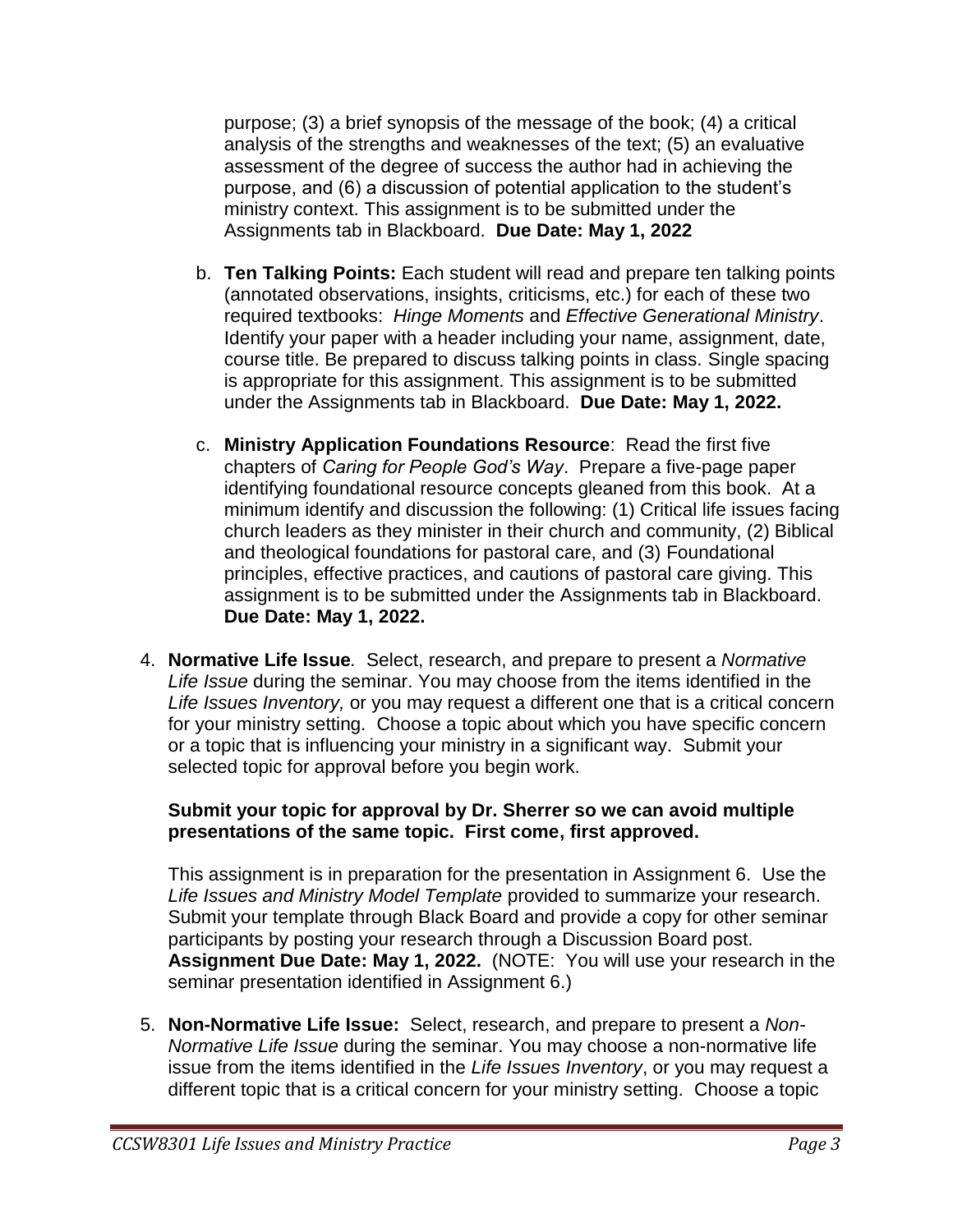about which you are passionate or a topic that is influencing your ministry in a significant way. Submit your topic for approval topic before you begin work.

#### **Submit your topic for approval by Dr. Sherrer so we can avoid multiple presentations of the same topic. First come, first approved.**

This assignment is in preparation for the presentation in Assignment 7. There is no submission for Assignment 5 through Blackboard. You will submit your presentation in Assignment 7. **Due Date: May 1, 2022.**

#### **During the Seminar**

6. **Normative Life Issue Presentation:** Each student will present a normative life issue during the seminar (See assignment 4). The student should make the presentation interactive and involve participants in a discussion of the assigned material. Presentation should be approximately 10 minutes in length. It is anticipated that most students will have a PowerPoint (or similar) presentation as well as a handout of the template (provided to participants through a Discussion Board post).

Use the *Life Issue & Ministry Model Template* (available on Blackboard) to summarize and communicate the information of your normative life issue in a cogent format. Develop a new ministry model suitable for implementation in the local church or ministry. Utilizing the previous assignments, include components such as, but not limited to: identification of impacted age group or ministry area, identification of ministry issue, ministry goals and objectives, rationale based on current literature and ministry experience, ministry plan of action, evaluation of proposed model in light of current literature.

This assignment should be submitted to the professors through the Assignment tab of Blackboard. Also, post the assignment under the Discussion Board of Blackboard so all seminar participants will have access to the handout and presentation materials. **Due Date: May 1, 2022.**

7. **Non-Normative Life Issue Presentation:** Each student will present his/her findings of a non-normative life issue during the seminar (See Assignment 5). The recommended presentation approach is PowerPoint or similar. Alternative methodologies may be used. (Creativity is encouraged.) The presentation should include a handout with facts and talking points as well as implications for ministry. Provide an environment for students to engage in a discussion of the issue. Presentation should be approximately 20 minutes in length. It is anticipated that most students will have a PowerPoint (or similar) presentation as well as one or more student handouts. This assignment (PowerPoint, handouts, etc.) should be submitted through the Assignment tab of Blackboard. Also, post the assignment under the Discussion Board of Blackboard so all seminar participants will have access to the handout and presentation materials. There is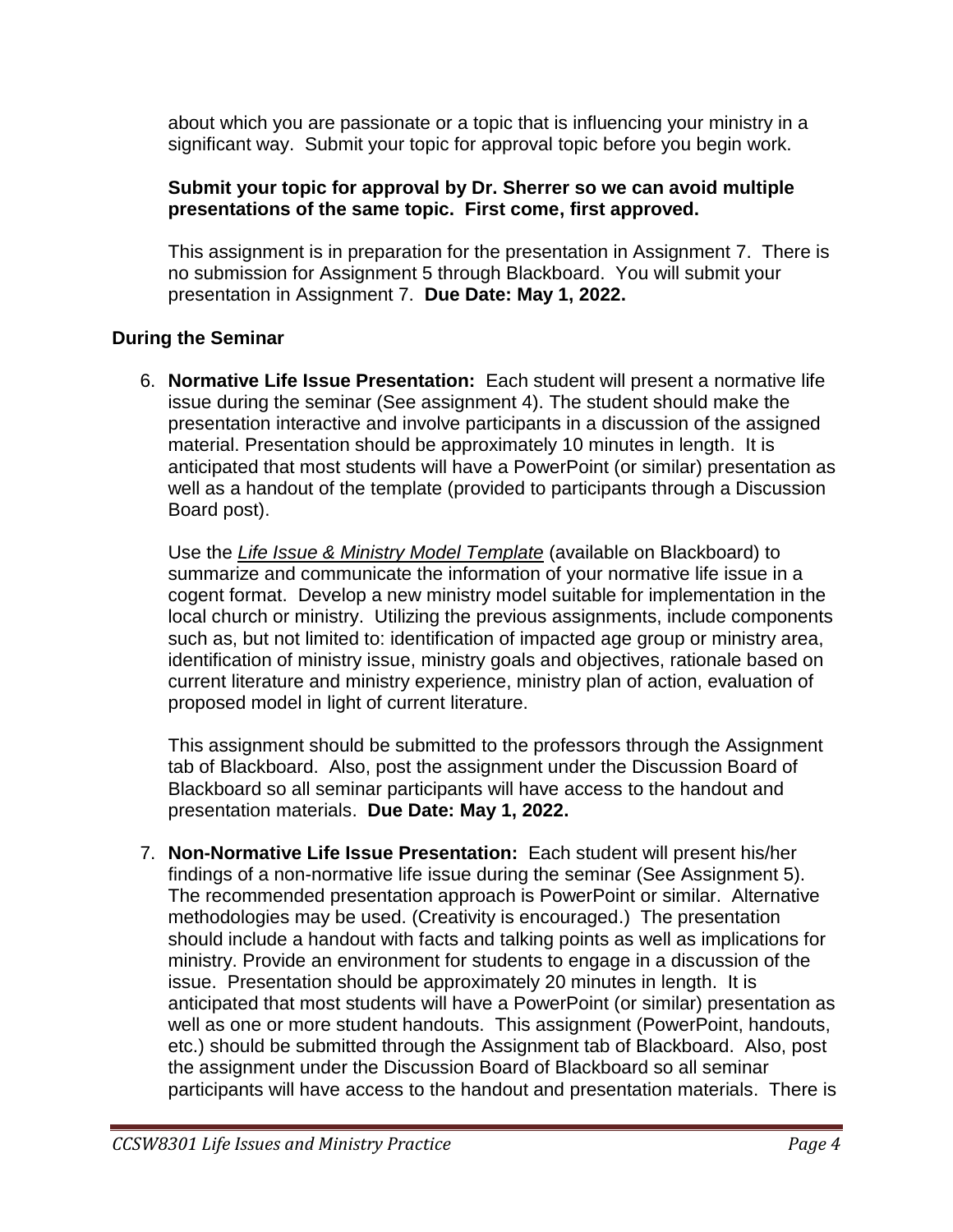no formal Turabian-type paper for this assignment. The formal paper will come later as a post-seminar assignment. **Due Date: May1, 2022.**

#### **After the Seminar**

- 8. **Life Issues Bibliography Contribution.** Students will be expected to copy discovered resources to a collective bibliography sorted by issue or topic. A Discussion Board post approach will be used to collect this bibliography and will be discussed during the seminar. **Due Date: June 15, 2022.**
- 9. **Book Chapter:** Each student will write a revised and expanded report on the *Non-Normative Life Issue* presented during the seminar. The report should be written as a chapter for a compellation book useful for a future Life Issues and Ministry Practice seminar. Each chapter is expected to be 3000-3500 words (approximately 12-15 pages). For this assignment use an "endnotes" style together with a complete bibliography. Details and appropriate citations are crucial. Use sub-headings as indicated below. More details will be presented during the seminar. This assignment should be submitted through the Assignment tab of Blackboard. **Due Date: June 15, 2022.**

Use the following sub-headings, suggestions, questions, and guidelines for chapter content:

- *Introduction*: Briefly identify the issue and highlight how the issue has presented a need or problem to be resolved. Begin with a quote or challenging fact to grab the reader.
- *Scope and Impact:* Include essential characteristics, demographic data, current scope, and relevant resources. Charts/graphs maybe used. Consider the use of interviews or case studies.
- *Biblical/Theological Foundations:* Search biblical and theological sources to discover a position and determine principles on how to address the issue under consideration. Consider both direct and implied text and statements.
- *Approaches/Audiences:* Detail key information from your research regarding how the issue relates to various generations or life stages. Consider the issue from a variety of viewpoints. (Example: patient, client, doctor, family members, care giver, etc.)
- *Ministry Implications:* Consider the ramifications for personal spiritual, emotional, intellectual, and physical health. How has the "church" traditionally addressed this issue or concern? Has that approach been effective? Should new approaches be offered?

**NOTE**: This assignment will also be evaluated by the ProDoc Style Reader. In addition to submitting this assignment through Blackboard, also submit to the style reader. Follow these directions: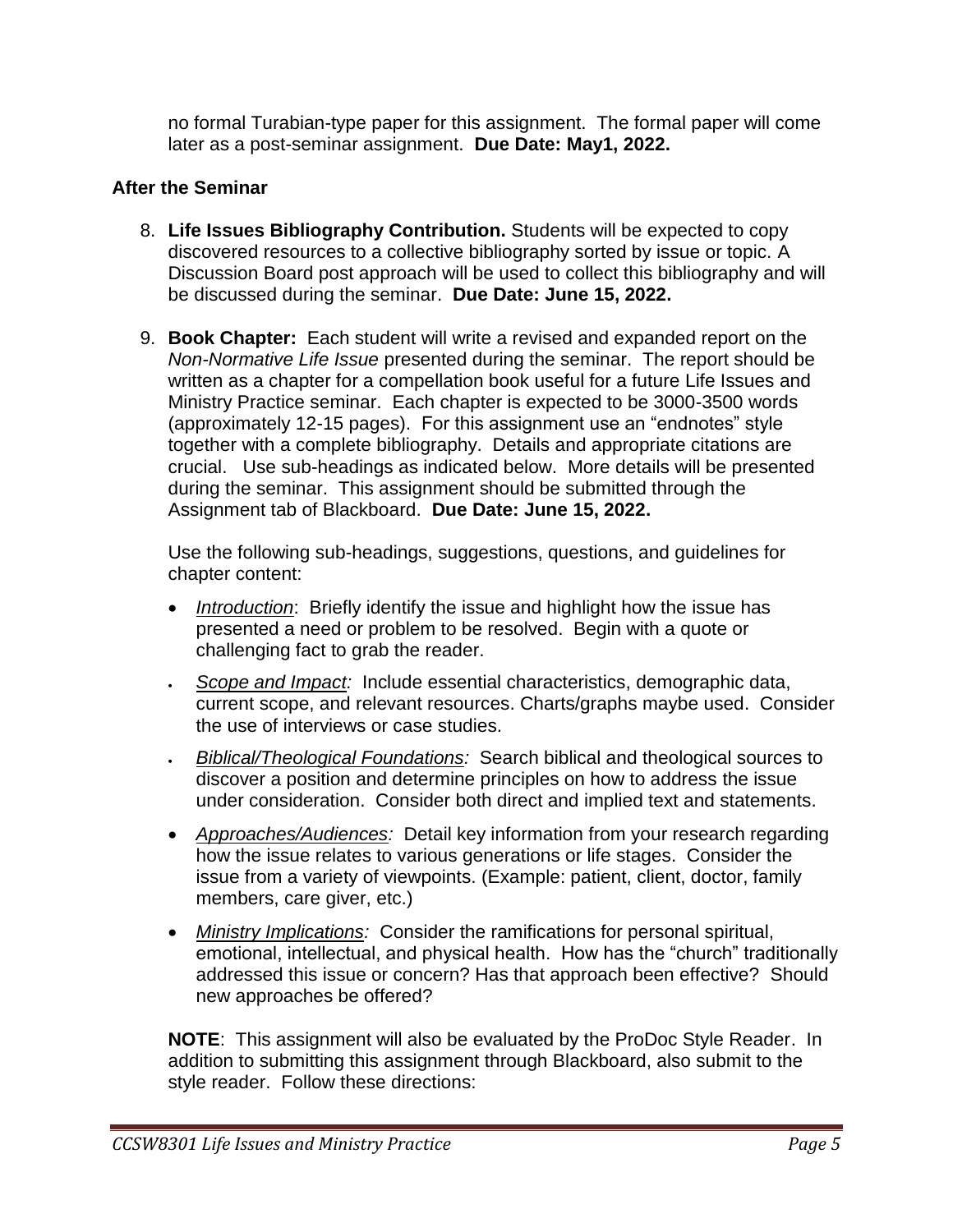The Book Chapter Assignment will be evaluated by the Writing Assessment Coordinator for re: grammar, writing style, and Turabian formatting. Please email the assignment in a Word document to [pgarrett@nobts.edu.](mailto:pgarrett@nobts.edu) The Coordinator will evaluate the document by inserting comments and email the edited document back to the student. After revising and correcting the assignment, the student should upload the revised assignment to Blackboard. Revised papers are due one week from the date the Writing Assessment Coordinator returns the student's paper.

#### **Evaluation**

| Assignment 1—Inventory (No submission for evaluation) |       |
|-------------------------------------------------------|-------|
| <b>Assignment 2 -- Ministry Context Paper</b>         | 15%   |
| Assignment 3a-Critical Review of Textbook             | 10%   |
| Assignment 3b--Ten Talking Points (2 @5%)             | 10%   |
| <b>Assignment 3c-Foundations Resource</b>             | 10%   |
| Assignment 4 & 6-Normative Life Issue Presentation    | 10%   |
| Assignment 5 & 7-Non-Normative Issue Presentation     | 15%   |
| <b>Assignment 8-Issues Bibliography Contribution</b>  | $5\%$ |
| Assignment 9-Non-Normative Life Issue Book Chapter    | 25%   |
| <b>Total</b>                                          | 100%  |

#### **Assignment Formatting**

Use Turabian 8 (current edition) for all writing assignments in this seminar. Papers will be graded based on 70% content and 30 % form, spelling and grammar. **All assignments are expected to be submitted on time. Late assignments will incur a late penalty for the grade.**

- Unless otherwise noted, type all assignments according to Turabian 8 format.
- All papers must be written in third person.
- Use 12-point Times New Roman font, left alignment (no flush alignment)
- At a minimum use the same number of references as assigned pages.
- Use correct spelling and grammar.
- Use proper pagination.
- Include your name on the *Cover Page*.
- Submit assignments through Blackboard as indicated on each assignment.
- Write the *full* assignment.

#### **Directed Study:**

Students who choose to take this course as a Directed Study are expected to complete all the class assignments as detailed as well as additional assignments to be determined by the seminar instructors.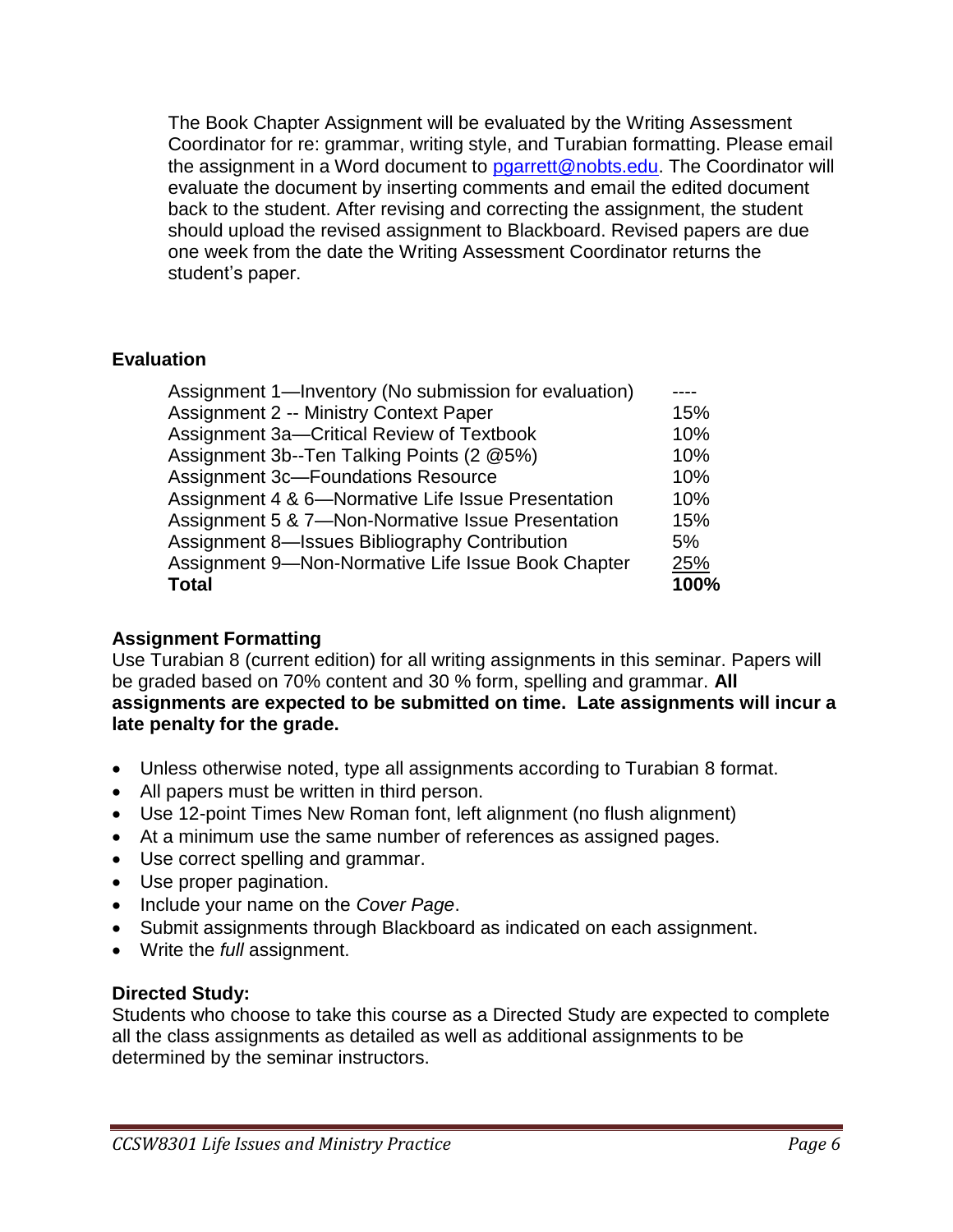#### **Technical Assistance**

For assistance regarding technology, consult ITC (504-816-8180) or the following websites:

- 1. Selfserve@nobts.edu Email for technical questions/support requests with the Selfserve.nobts.edu site (Access to online registration, financial account, online transcript, etc.)
- 2. BlackboardHelpDesk@nobts.edu Email for technical questions/support requests with the NOBTS Blackboard Learning Management System NOBTS.Blackboard.com.
- 3. ITCSupport@nobts.edu Email for general technical questions/support requests.
- 4. www.NOBTS.edu/itc/ General NOBTS technical help information is provided on this website.

**[**Other items may be included, such as: expectations for reading assignments, policy on late assignments, academic honesty, classroom demeanor, extra credit**]**

#### **Help for Writing Papers at "The Write Stuff"**

NOBTS maintains a Writing Center designed to improve English writing at the graduate level. Students can receive writing guides, tips, and valuable information to help in becoming a better writer.

#### **Plagiarism on Written Assignments**

NOBTS has a no tolerance policy for plagiarism. Plagiarism in certain cases may result in expulsion from the seminary. See the NOBTS Student Handbook for definition, penalties, and policies associated with plagiarism.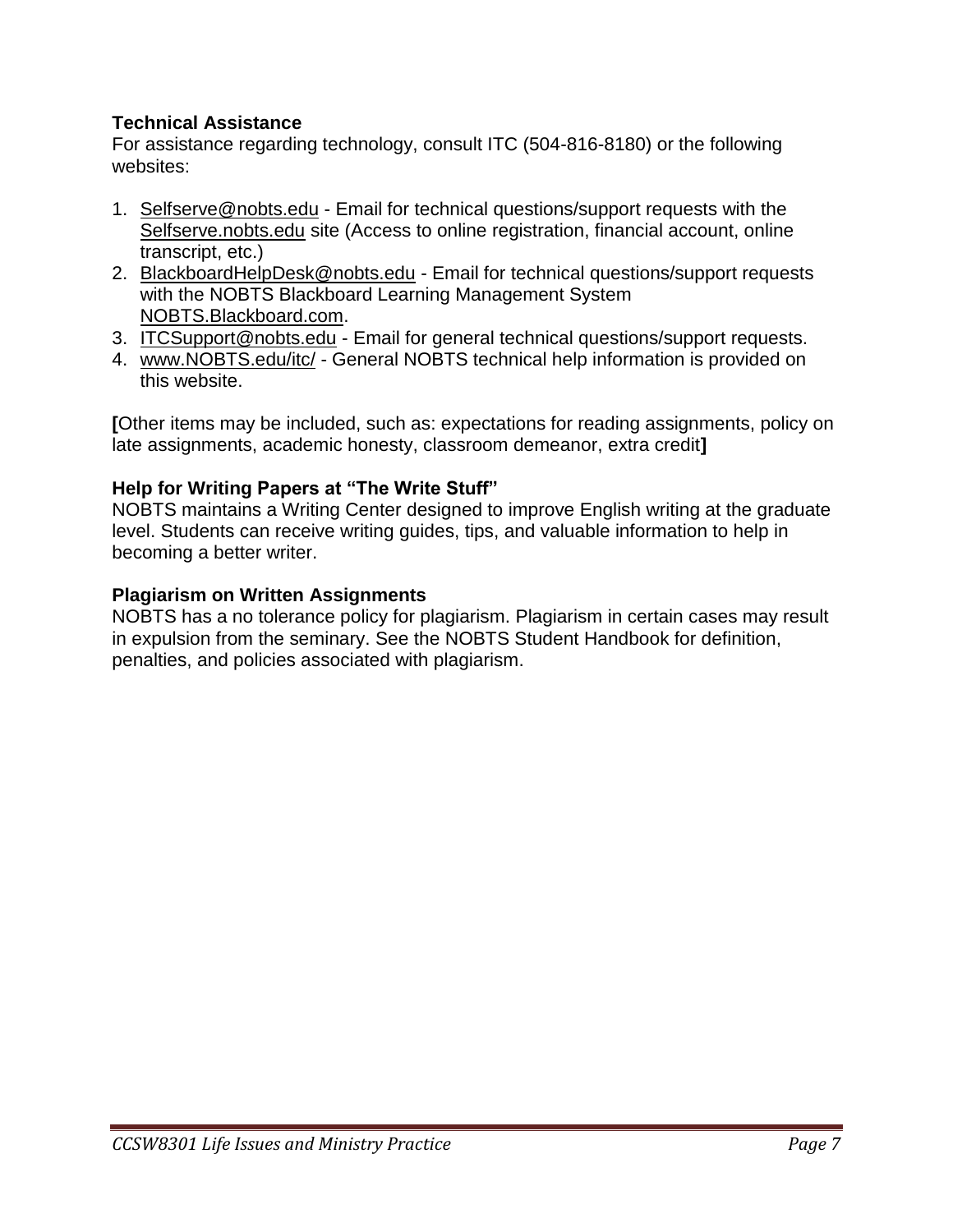#### **Selected Bibliography**

#### **Children's Ministry**

- Allen, Holly Catherine. *Forming Resilient Children: The Role of Spiritual Formation for Healthy Development*. Downers Grove, IL: InterVarsity, 2021.
- Anderson, Bill. *When Child Abuse Comes to Your Church.* Minneapolis: Bethany House, 1992.
- Anderson, Herbert, and Susan B. W. Johnson. *Regarding Children.* Westminster John Knox Press, 1994.
- Barna, George. *Transforming Children into Spiritual Champions.* Regal Books, 2003.
- Bernstein, Joanne E. *Loss and How to Cope With It.* New York: Houghton Miffin, 1977.
- Blackwell, Muriel. *How Do I Become a Christian?* Nashville: Broadman Press, 1990.
- Blazen, Doris. *Faith Development in Early Childhood.* Kansas City, MO: Sneed and Ward, 1989.
- Briggs, Dorthy Corkville. *Embracing Life: Growing Through Love and Loss.* New York: Doubleday, 1985.
- Chamberlain, Eugene. *Carol Beth Learns About Following Jesus.* Nashville: Broadman Press, 1990.
- Coles, Robert. *Spiritual Life of Children.* Boston: Houghton Miffin, 1990.
- Davis, Cos. *I'm Big Enough.* Nashville: Broadman Press, 1990.
- Davis, Cos. *Children and the Christian Faith.* (rev.) Nashville: Broadman Press, 1990.
- Edleman, Marian Wright. *The Measure of Our Success.* Boston: Beacon Press, 1992.
- Elkind, David. *The Hurried Child: Growing Up Too Fast Too Soon.* Reading, MA: Addison Publishing, 1981.
- Garland, Diana. *Precious in His Sight.* Birmingham: New Hope, 1993.
- Goffney, Donna A. *The Seasons of Grief: Helping Your Child Grow Through Loss.* New York: American Library, 1988.
- Gore, Tipper. *Raising PG Kids in an Xrated Society.*
- Halverson, Delia Touchton. *Helping Your Child Discover Faith.* Valley Forge: Judson Press, 1982.
- Hammer, Richard R. *Reducing the Risk of Child Sexual Abuse in Your Church.*  Matthews, North Books, 1991.
- Hewlett, Sylvia Ann. *When the Bough Breaks: The Cost of Neglecting Our Children.* New York: Basic Books, 1991.
- Ketterman, Grace and Pat Holt. *Choices are Not Child's Play: Helping Your Child Make Wise Decisions.* Wheaton: Harold Shaw Publishers, 1990.
- Lester, Andrew D. *Pastoral Care with Children in Crisis.* Philadelphia: Westminster Press, 1985.
- Lester, Andrew D. *When Children Suffer.* Philadelphia: Westminster Press, 1987.
- Louv, Richard. *Childhood Future.* Boston: Houghton Miffin, 1990.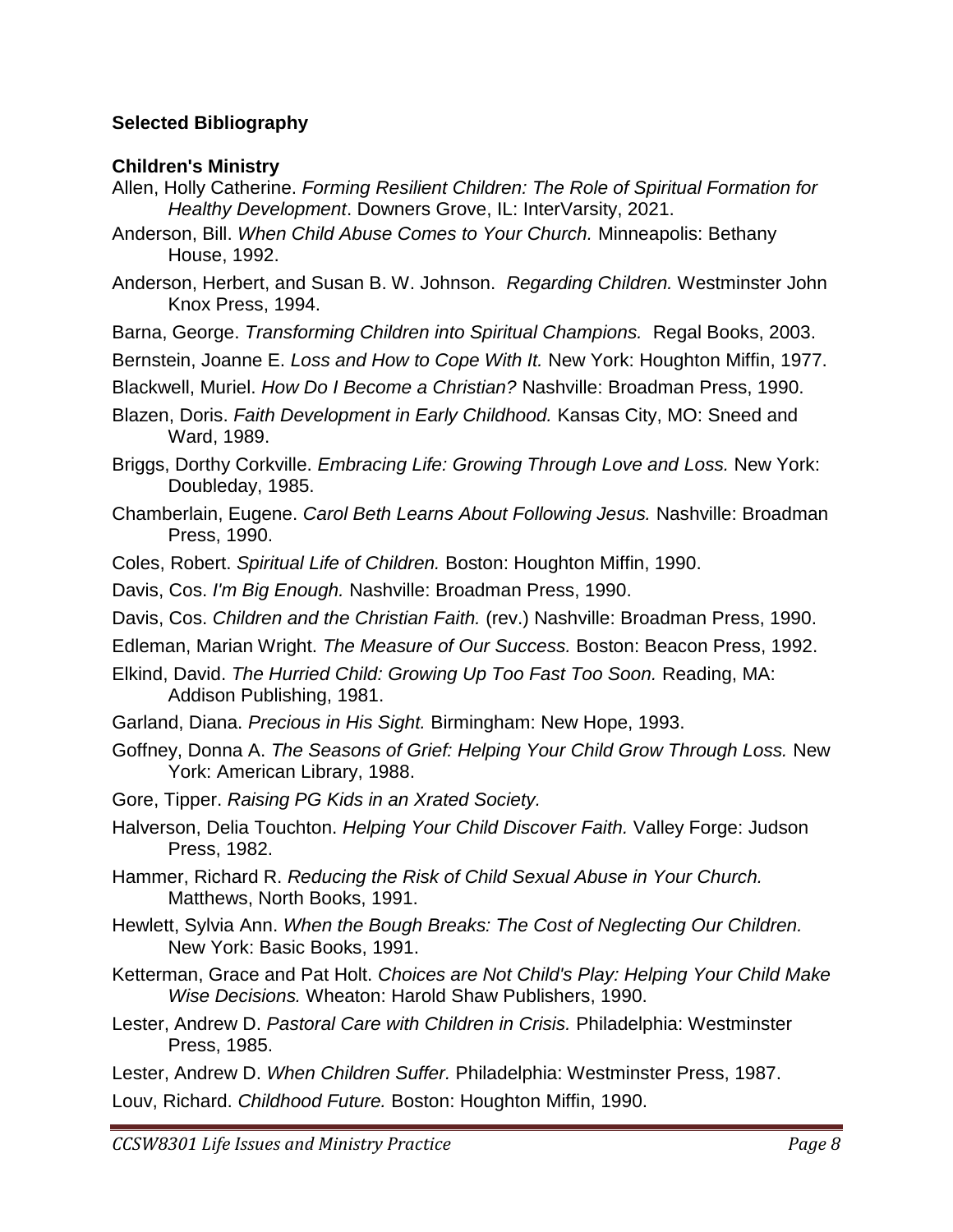Smalley, Gary and John Trent. *The Blessing.* New York: Simon and Schuster, 1986.

Stanford, Matthew S. *Grace for the Children: Finding Hope in the Midst of Child and Adolescent Mental Illness*. Downers Grove, IL: InterVarsity, 2019.

Waldrop, Sybil. *Guiding Your Child Toward God.* Nashville: Broadman Press, 1985.

Wright, H. Norman. *The Power of a Parent's Words.* Ventura, CA: Regal Books, 1991.

### **Adolescent Ministry**

- Atkinson, Harley. *Ministry with Youth in Crisis.* Birmingham: Religious Education Press, 1997.
- Benson, Peter L. *What Kids Need to Succeed.* Minneapolis: Free Spirit Press, 1995.
- Benson, Peter L. *The Troubled Journey: A Portrait of 6th to 12th Grade Youth.*  Minneapolis: Search Institute, 1993.
- Borgman, Dean. *When Kumbaya is Not Enough.* Peabody, MA: Hendrickson Publishers, 1997.
- Burge, Gary M, David Lauber, and Mary S. Hulst, eds. *Life Questions Every Student Asks: Faithful Responses to Common Issues*. Downers Grove, IL: InterVarsity, 2020.
- Cobb, Nancy J. *Adolescence: Continuity, Change, and Diversity.* Mountain View, CA: Mayfield Publishing Co, 1995.
- DeVries, Mark. *Family-Based Youth Ministry.* Downers Grove, IL: InterVarsity Press, 1994.
- Erikson, Erik. *Identify Youth in Crisis.* New York: W.W. Norton & Company, Inc., 1998.
- Jackson, Allen and Randy Johnson. *Connected, Committed and a Little Bit Crazy.*  Nashville: Convention Press, 1996.
- McNabb, Bill and Steven Mabry. *Teaching the Bible Creatively: How to Awaken Your Kids to Scripture.* Grand Rapids: Zondervan, 1990.
- Mueller, Walt. *Understanding Today's Youth Culture.* 2<sup>nd</sup> ed. Wheaton, IL: Tyndale House, 1999.
- Parrott, Les. *Helping the Struggling Adolescent.* Grand Rapids, MI: Zondervan, 2000. Peterson, Eugene. *Working the Angles.* Grand Rapids: Eerdmans, 1987.

Robbins, Duffy. *Youth Ministry Nuts and Bolts.* El Cajon, CA: Youth Specialties, 1990.

Stiles, Mack. *Speaking of Jesus.* Downers Grove: InterVarsity Press, 1995.

Yancy, Philip. *What's So Amazing About Grace?* Grand Rapids: Zondervan, 1997.

## **Adult Issues and Ministry Practice**

### **Adult Development**

Aiken, Lewis R. *Aging: An Introduction to Gerontology.* Thousand Oaks, CA: Sage Publications, 1995.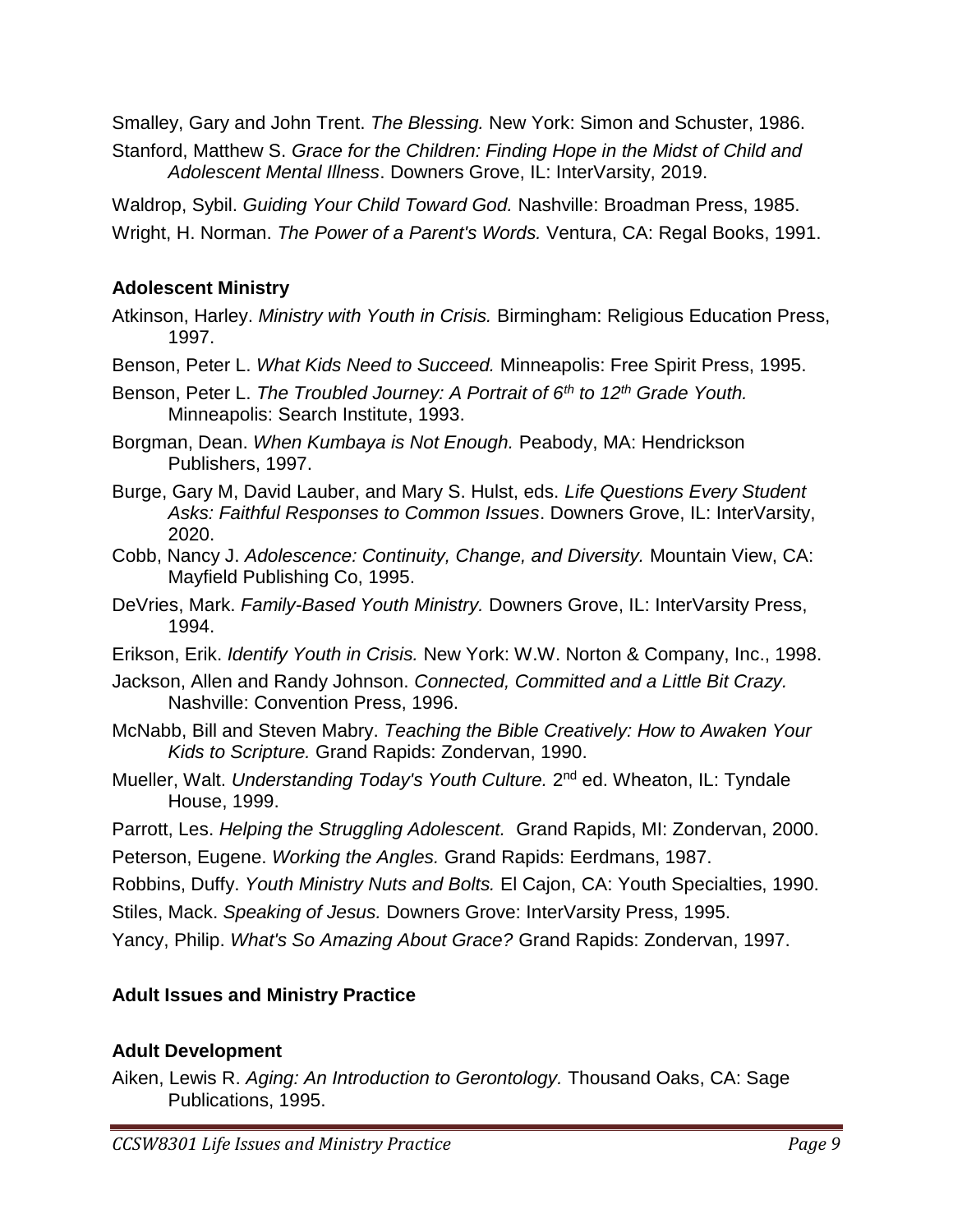- Cavanaugh, John C. *Adult Development and Aging.* Belmont, CA: Wadsworth Publishing, 1990.
- Jordan, C. Ferris. *Today's Adults: A Profile for Teachers and Leaders.* Nashville: Convention Press, 1993.

Lefrancois, Gary R. *The Lifespan, 2nd ed.* Belmont, CA: Wadsworth Publishingm 1987.

Rice, F. Philip. *Adult Development and Aging.* Boston: Allyn and Bacon, 1986.

- Roof, Wade C. *A Generation of Seekers: The Spiritual Journeys of the Baby Boom Generation.* New York: Harper Collins Publishers, 1993.
- Rybash, John M., Paula Roodin, and William J. Hoyer. *Adult Development and Aging.*  3<sup>rd</sup> ed. Dubuque, IA: Brown and Benchmark, 1995.
- Santrock, John W. *Lifespan Development.* Dubuque, IA: W.C. Brown, 1986.
- Stevens-Long, Judith. Adult Developmental Life Processes, 2<sup>nd</sup> ed. Palo Alto: Mayfield Publishing Co., 1984.

Stevens-Long, Judith. *Adult Life.* Mountain View, CA: Mayfield Publishing Company, 1992.

Turner, Jeffrey S. and Donald B. Helms. *Lifespan Development,* 6 th ed. New York: Holt, Rinehart, and Winston, 1995.

## **Adult Learning**

- Gangel, Kenneth O. and James C. Wilhoit, eds. *The Christian Educator's Handbook on Adult Education.* Grand Rapids, MI: Baker Books, 1993.
- Hanks, Louis. *Vision, Variety, and Vitality: Teaching Today's Adult Generations.*  Nashville: Convention Press, 1996.
- Knowles, Malcolm. The Adult Learner: A Neglected Species. 4<sup>th</sup> ed. Houston: Gulf Publishing, 1990.
- Knowles, Malcolm S., Richard Swanson, and Elwodd Holton. *The Adult Learner.* Elsevier Science and Technology, 1998.

### **Intergenerational Religious Education**

White, James W. *Intergenerational Religious Education: Models, Theory, and Prescription for Interage Life and Learning in the Faith Community. Birmingham:* Religious Education Press, 1998.

## **Senior Adult Ministry**

- Burns, Jim. *Finding Joy in the Empty Nest: Discover Purpose and Passion in the Next Phase of Life*. Grand Rapids, MI: Zondervan, 2022.
- Dychtwald, Ken and Joe Flower. *Age Wave: The Challenges and Opportunities of an Aging America.* Los Angeles: Jeremy P. Tarcher, Inc. 1989.
- Howse, W.L., compiler. *Senior Adult Leader's Notebook.* Nashville: Convention Press, 1990.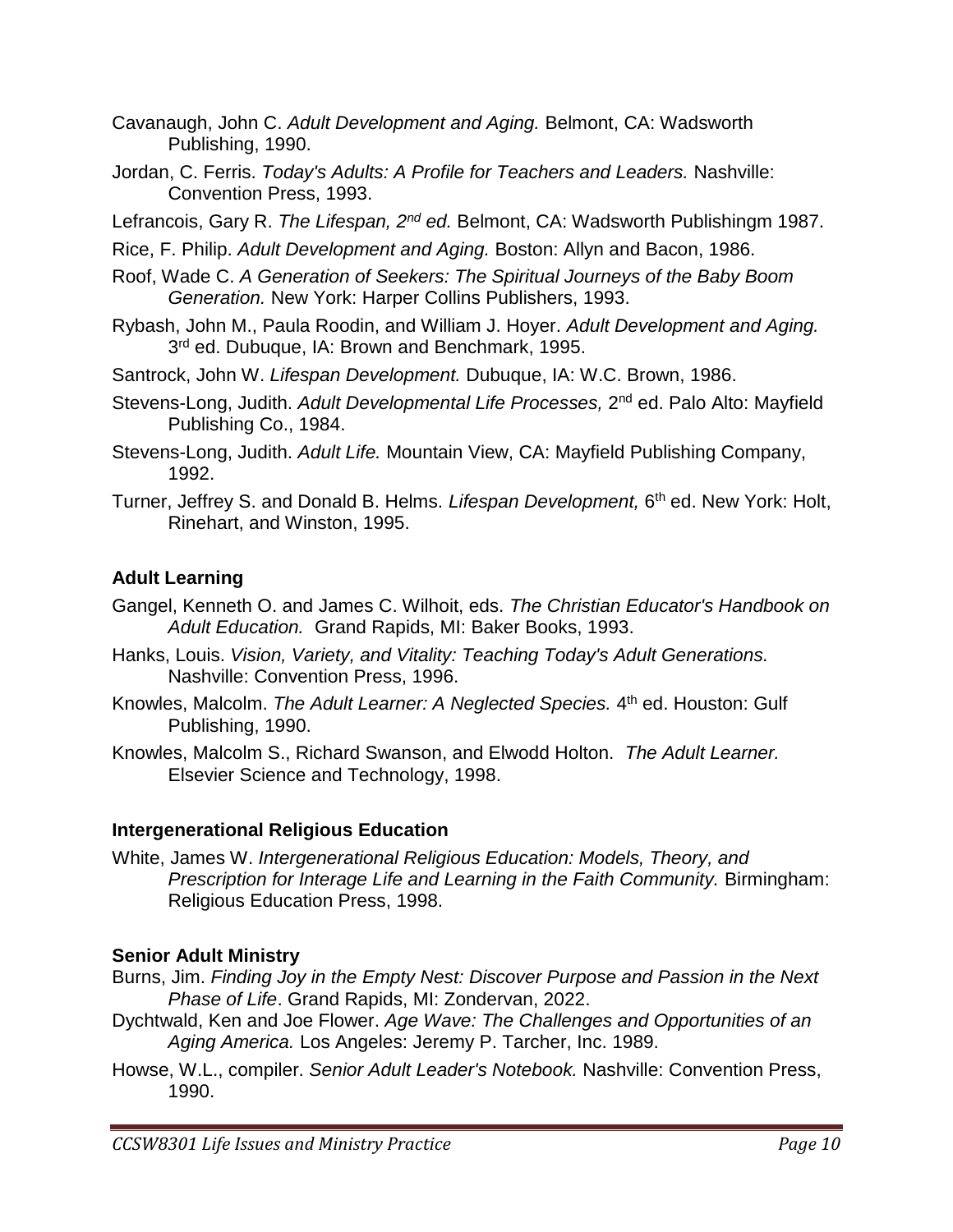- Irving, Paul. *The Upside of Aging: How Long Life is Changing the World of Health, Work, Innovation, Policy and Purpose*. Hoboken, NJ: John Wiley & Sons, 2014.
- Johnston, Jay, compiler. *Forward Together: A New Vision for Senior Adult Ministry.*  Nashville: Convention Press, 1998.

### **Single Adult Ministry**

- Cleary, Tim, compiler. *The Single Adult Ministry Solution.* Nashville: Lifeway Press, 1996.
- Fagerstrom, Douglas, L. ed. *Single Adult Ministry: The Next Step.* Wheaton, IL: Victor Books, 1993.

\_\_\_\_\_\_\_\_\_\_\_\_\_. *Single Ministry Handbook: A Practical Guide to Reaching Adult Singles in Church.* Wheaton: Victor Books, 1988.

Franck, Dennis. *Reaching Single Adults: An Essential Guide to Ministry*. Grand Rapids, MI: Baker, 2007.

#### **Family Issues**

Barna, George. *The Future of the American Family.* Chicago: Moody Press, 1993.

- Crosby, David. *The Care Effect: Unleashing the Power of Compassion*. Birmingham, AL: New Hope, 2016.
- DeGamo, John. *The Church and Foster Care: God's Call to a Growing Epidemic*. Hoover, AL: New Hope Publishers, 2019.
- Lampman, Lisa Barnes, ed. *Helping a Neighbor in Crisis*. Foreword by Charles Colson. Wheaton, IL: Tyndale House, 1999.
- Moore, Shayne, Sandra Morgan, and Kimberly McOwen Yim. *Ending Human Trafficking: A Handbook of Strategies for the Church Today*. Downers Grove, IL: InterVarsity, 2022.
- Skjegstad, Joy F. *7 Creative Models for Community Ministry*. Valley Forge, PA: Judson Press, 2013.

Self, Charles M. Family Ministry, 2<sup>nd</sup> ed. Grand Rapids: Zondervan, 1995.

Stanford, Matthew S. *Grace for the Afflicted: A Clinical and Biblical Perspective on Mental Illness*, Downers Grove, IL: InterVarsity, 2017.

#### **Understanding and Ministering to/with Families**

- Beavers, W. Robert. *Successful Marriage: A Family Systems Approach to Couples Therapy.* New York: W.W. Norton and Company, 1985.
- Berman, Claire. *Making It as a Stepparent: New Roles/New Rules.* New York: Harper and Row, 1986.
- Biler, Henry B. *Fathers and Families: Paternal Factors in Child Development.* Westport, CT: Auburn House, 1993.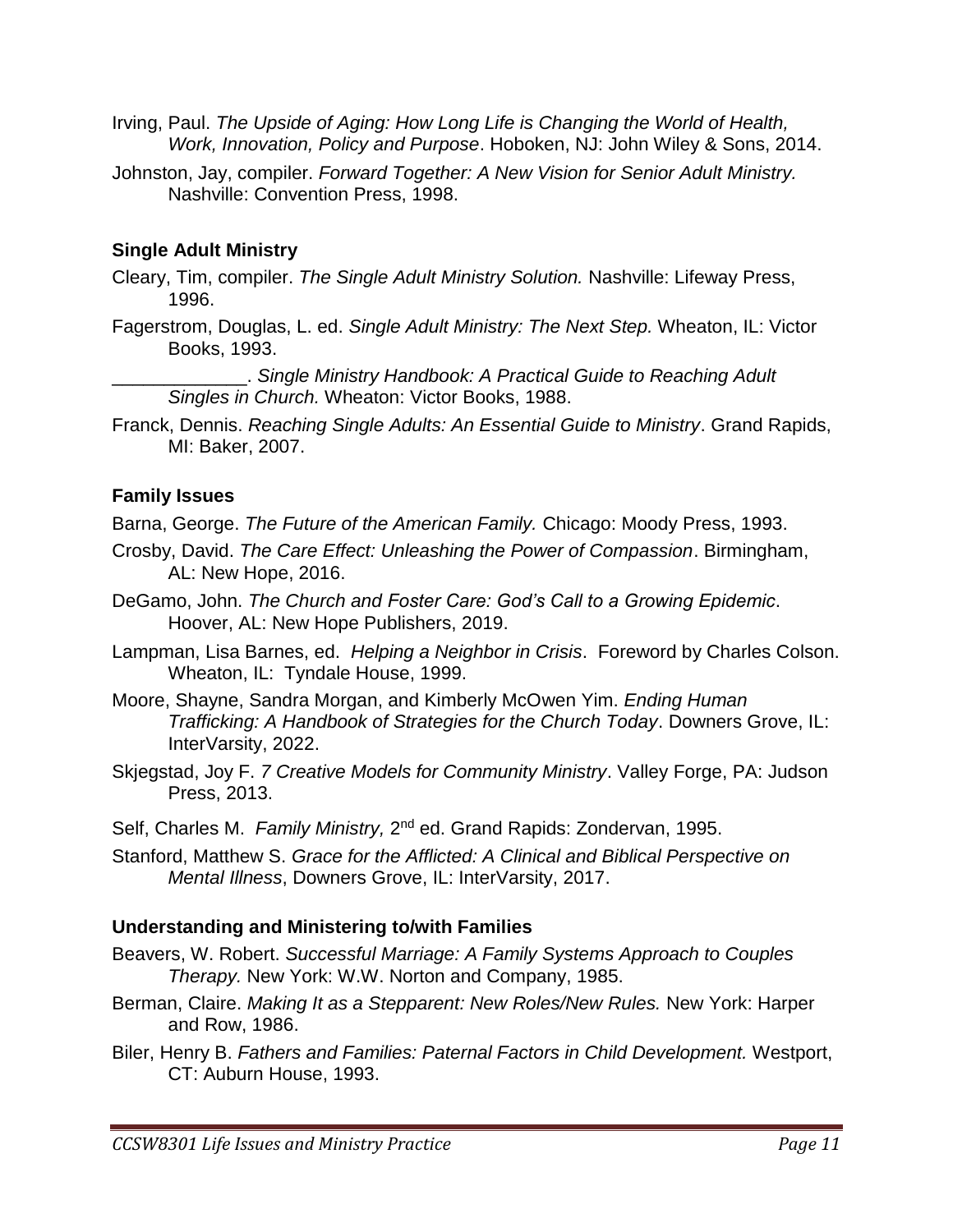- Bolton, Joy. *Ideas for Community Ministries.* Birmingham: Woman's Missionary Union, 1993.
- Branden, Nathaniel. *How to Raise Your Self-Esteem.* New York: Bantam Books, 1988.
- Brown, Beth E. *When You're Mom No. 2.* Ann Arbor: Servant Publications, 1991.
- Bustanoby, Andy. *Single Parenting.* Grand Rapids: Zondervan, 1984.
- Cerling, Charles. *The Divorced Christian.* Grand Rapids: Baker Book House, 1984.
- Clinebell, Howard J. and Charlotte H. Clinebell. *The Intimate Marriage.* New York: Harper and Row, 1966.
- Curran, Dolores. *Traits of a Healthy Family.* Minneapolis: Winston Press, 1983.
- Duvall, Evelyn Mills, David R. Mace, and Paul Popenoe. *The Church Looks at Family Life.* Nashville: Broadman Press, 1964.
- Einstein, Elizabeth and Linda Albert. *Strengthening Your Stepfamily.* Circle Pines, MN: American Guidance Service, 1986.
- Everett, Craig. *Divorce and the Next Generation.* New York: Macmillian, 1982.
- Galper, Miriam. *Co-Parenting: A Source Book for the Separated or Divorced Family.*  Philadelphia: Running Press, 1978.
- Galvin, Kathleen M. and Bernard J. Brommel. *Family Communication: Cohesion and Change.* Glenview, IL: Scott, Foresman, and Company, 1982.
- Garland, Diana S. Richmond and Diane L. Pancoast. *The Church's Ministry with Families: A Practical Guide.* Dallas: Word Publishing, 1990.
- Hardwick, Lamar. *Disability and the Church: A Vision for Diversity and Inclusion*. Downers Grove, IL: InterVarsity, 2021.
- Hensley, J. Clark. *Coping with Being Single Again.* Nashville: Broadman Press, 1978.
- Henslin, James M. *Marriage and Family in a Changing Society.* New York: The Free Press, 1989.
- Hulshof, Chris H. *Jesus and Disability: A Guide to Creating an Inclusive Church*. Nashville, TN: B & H, 2022.
- Jeffreys, J. Shep. *Helping Grieving People: A Handbook for Care Providers*, 2d ed. New York: Brunner – Routledge, 2011.
- Juroe, David J. and Bonnie B. Juroe. *Successful Stepparenting.* Old Tappan,, NJ: Fleming H. Revel, 1983.
- Kidder, Virelle. *Mothering Upstream.* Wheaton, IL: Victor Books, 1990.
- Larson, Dale G. *The Helper's Journey: Working with People Facing Grief, Loss, and Life-Threatening Illness.* Champaign, IL: Research Press, 1993.
- Lewis, Helen Coale. *All About Families-The Second Time Around.* Atlanta: Peachtree Publishers, 1980.
- Luthman, Shirley Gehrke and Martin Kirschenbaum. *The Dynamic Family*. Palo Alto, CA: Science and Behavior Books, 1974.
- Mace, David. *Love and Anger in Marriage.* Grand Rapids: Zondervan, 1982.